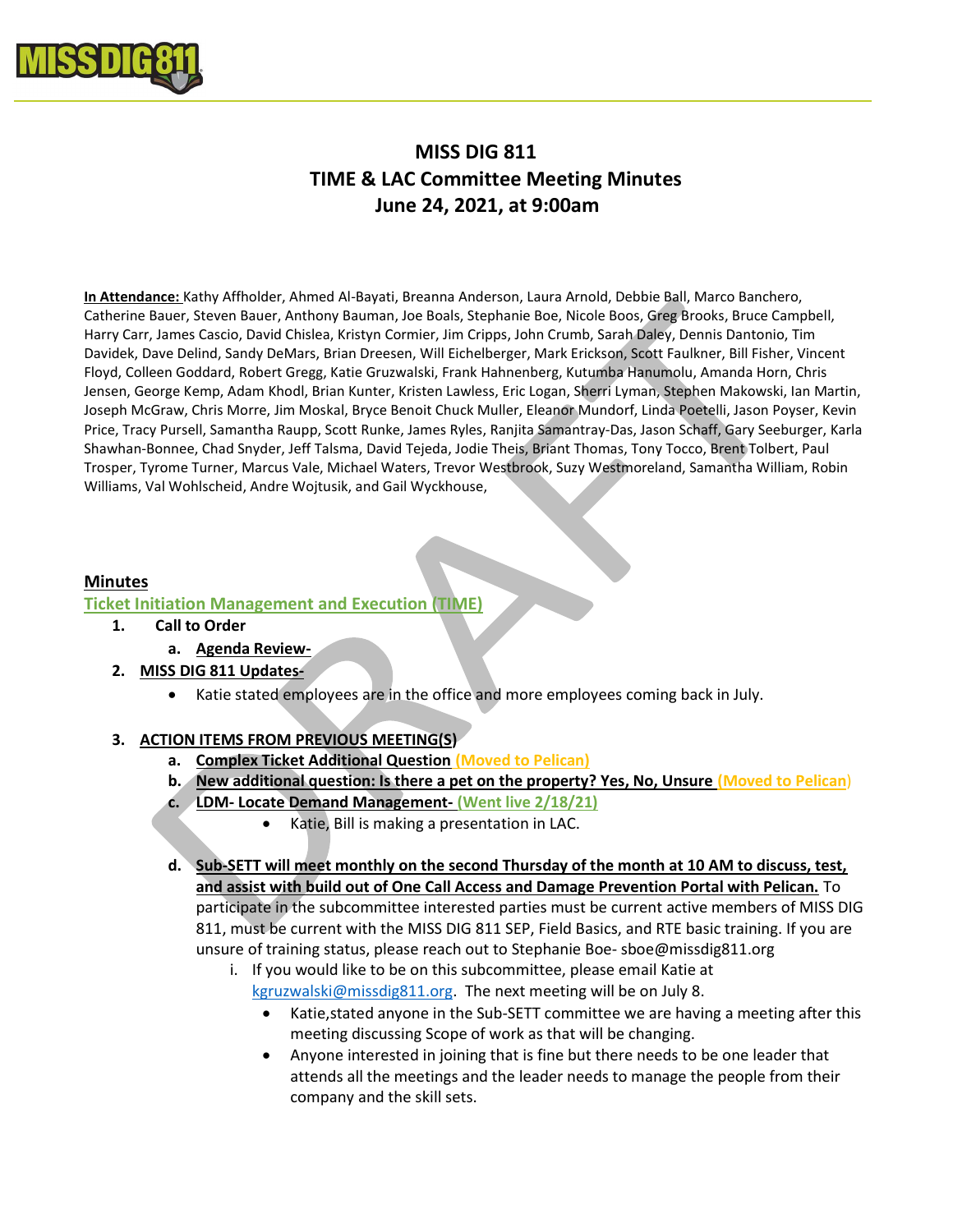

- Dave asked the duration of the meetings months. Bruce probably until Dig season of next year (2022). Then will go to a monthly meeting. We need people who are already involved in the MISS DIG system who can assist in building the new system.
- ii. Upcoming topics:
	- 1. Urban vs. Rural Scope of Work
	- 2. Regular vs. Project Ticket Scope of Work
	- 3. Ticket Fields
	- 4. Positive Response Code Reduction
	- 5. Elimination of Rush tickets to just short notice
- e. Expedited Locating for fee- Locate Now (Long-term goal)
- f. Private Locates expanded to the entire State for RTE users
- g. Pelican Corp. OneCallAccess Collaboration

## 4. New Action Items

- a. IT Issues
	- Currently none of the call are being routed to the agents and a ticket has been placed with Cisco. Agents are heavily working on e-Locates.

## b. Open discussion

- Bruce said when we move into the Pelican system the mapping now will be more accurate and the locate can be pin pointed vs estimated.
- Katie updated the meetings for TIME and

## 5. Meeting Schedule

- a. Meetings will be held via teleconference, with web screen share information and call-in number provided by MISS DIG 811 monthly. MISS DIG 811 will host a teleconference with optional onsite meetings for the TIME committee at the MISS DIG 811 offices before the Locator Action Committee, LAC, meetings monthly. Teleconferences will be held the fourth Thursday of the month at 10 am before LAC. Quarterly meetings will be held following the MDPB meetings.
- b. Upcoming Meetings:
	- i. TIME
		- 1. July 22, August 26, September 23 (WITH MDPB), October 28, No November Meeting, & December 16 (WITH MDPB)
	- ii. Sub-TIME
		- 1. July 8, August 12, September 9, October 14, November 11, & December 2
- 6. TIME Adjournment: 9:34am

Optional Five- Minute Break